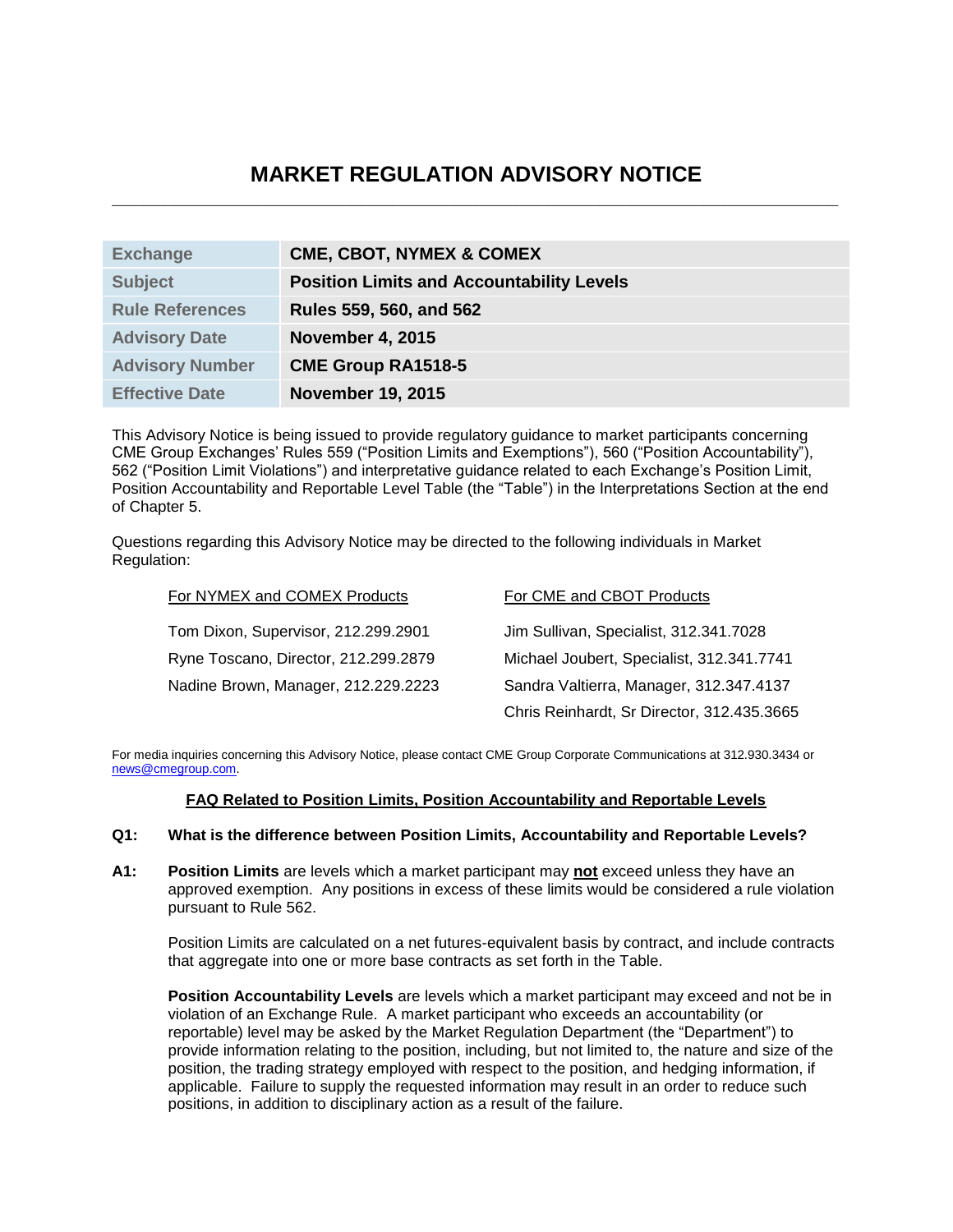Additionally, any market participant who has a position in excess of an accountability level is deemed to have consented, when so ordered by the Department to:

- not further increase the positions;
- comply with any limit on the size of the position; and/or
- reduce any open position which exceeds a position accountability level.

Generally, these actions would be taken only after having been contacted by the Department regarding the open positions.

The Department calculates positions using three separate methods for purposes of its position accountability reviews. Any position that exceeds an accountability level based on any of the three methods is considered by the Department to be in excess of the accountability level. The three methods are as follows:

- 1. Spot Month/Single Month/All Month Accountability Levels are calculated on a net futuresequivalent basis by contract, and include contracts that aggregate into one or more base contracts as set forth in the Table.
- 2. Spot Month/Single Month/All Month Accountability Levels are calculated on a net futuresonly basis.
- 3. Spot Month/Single Month/All Month Accountability Levels for options are calculated per option quadrant (long call, long put, short call, short put) on a gross basis.

**Reportable Levels** are levels at which clearing members, omnibus accounts and foreign brokers are required to submit to the Exchange a daily report of all positions as set forth in the Table. Positions at or above the reportable level in a particular expiration month of a futures contract, or in all puts or in all calls of a particular option contract expiration month, trigger the reportable status. A person who is reportable in a particular product must report **all open positions** in all futures and in all open puts or calls on such futures in the product and in any product that aggregates into the product, **regardless of size**.

Market participants should be aware that not all products have position limits or position accountability levels. Position limits, position accountability levels and reportable levels are listed in each Exchange's Table and may be accessed via the following link:

<http://www.cmegroup.com/market-regulation/position-limits.html>

#### **Q2: What is the difference between Spot-Month, Second Spot-Month, Single Month and All Month for purposes of position limits and position accountability levels, and when do they go into effect?**

**A2: Spot-Month** generally goes into effect as a particular contract month becomes the closest contract month to expiration or as a contract nears expiration. The dates vary by contract and market participants should reference the Table to identify when the spot month limits go into effect. For example, NYMEX Light Sweet Crude Oil futures has a spot month limit of 3,000 net futures equivalent contracts that becomes effective at the close of trading three business days prior to the last trading day of the contract month.

**Second Spot-Month** limits are lower than spot month limits and go into effect after the initial spot-month limit, as the contract month nears expiration. For example, in CME Live Cattle futures the spot month limit is reduced from 450 net futures equivalent contracts effective at the close of trading on the first business day following the first Friday of the contract month to 300 net futures equivalent contracts effective at the close of trading on the business day immediately preceding the last 5 trading days of the contract month.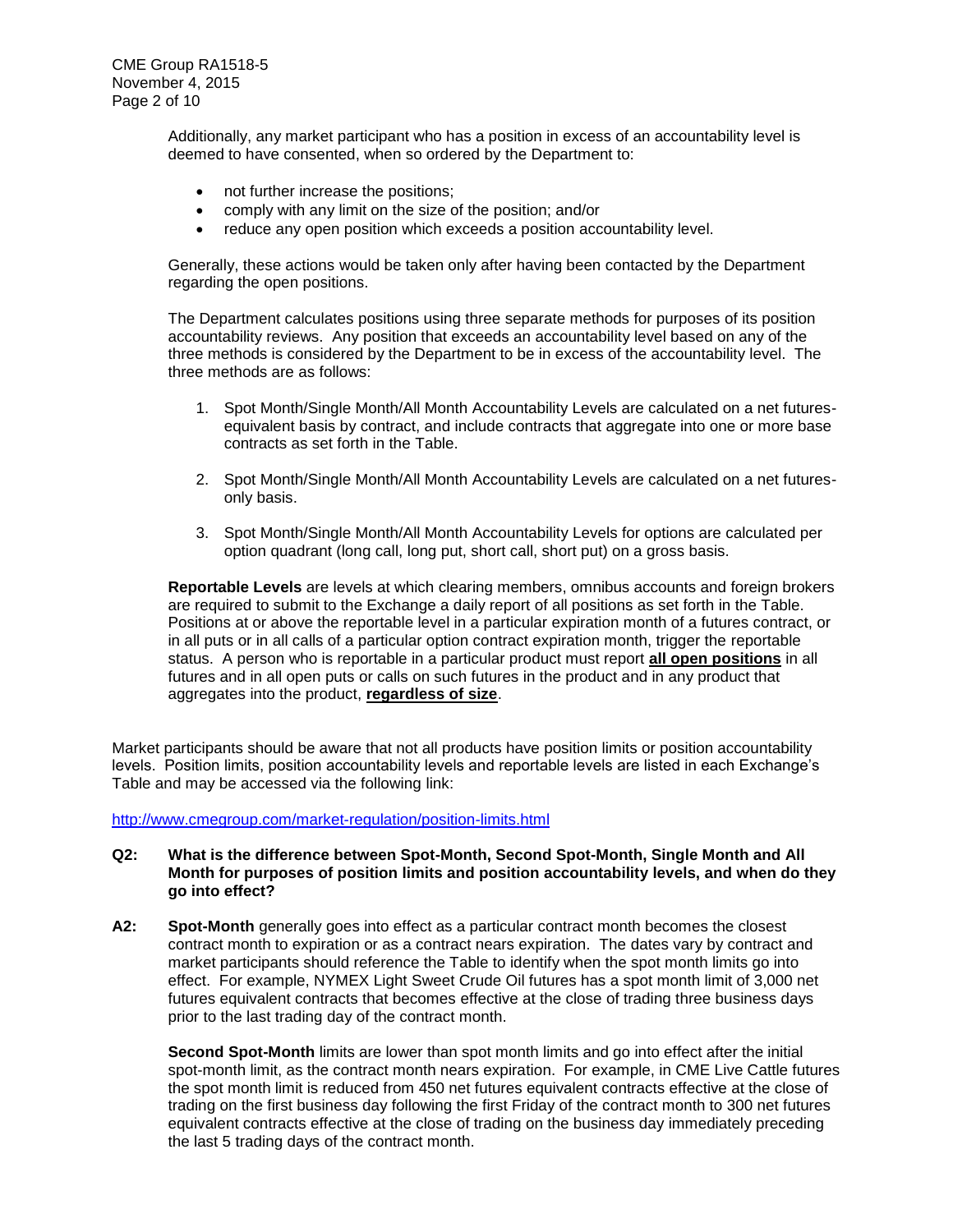**Single Month** is defined as the position held in any given contract month outside of the spot period effective date. For example, a CBOT December 2016 Corn futures contract has a single month limit of 33,000 net futures equivalent contracts prior to the spot-month effective date.

**All Month** is defined as the net open position held across all contract months of a particular product and is effective at all times. For example, the CME S&P 500 Stock Price Index futures all month limit is 28,000 net futures equivalent contracts. If a market participant is long 15,000 September 2015 contracts, long 15,000 December 2015 contracts and short 1,000 March 2016 contracts, the all month position is long 29,000 net futures equivalent contracts. They would be over the all month limit by 1,000 contracts.

The Department publishes a monthly notice of spot month effective dates for core products. The notice is posted on the CME Group website and is also available via an email subscription.

Website: Select Category – Market Regulation & Market Surveillance

[http://www.cmegroup.com/tools](http://www.cmegroup.com/tools-information/advisorySearch.html#category=SER&cat=advisorynotices:Advisory+Notices)[information/advisorySearch.html#category=SER&cat=advisorynotices:Advisory+Notices](http://www.cmegroup.com/tools-information/advisorySearch.html#category=SER&cat=advisorynotices:Advisory+Notices)

Email: Select Market Regulation Advisories – Market Surveillance Notices

<http://pages.cmegroup.com/subscription-center-sign-up.html>

#### **Q3: Are there limits for holding delivery instruments?**

**A3:** Yes, for the CBOT products specified below. Where applicable, the limits on holdings of registered and outstanding shipping certificates/warehouse receipts are located in the applicable product chapter in the pertinent Exchange Rulebook.

No person shall own or control more than the below amount of registered and outstanding shipping certificates/warehouse receipts issued by facilities designated by the Exchange as regular to issue shipping certificates unless they have received a hedge exemption from the Exchange. This includes any mini-sized certificates (in futures equivalent contracts).

| Corn         | 600 |
|--------------|-----|
| Soybean      | 600 |
| Soybean Oil  | 540 |
| Soybean Meal | 720 |
| Wheat        | 600 |
| Oat          | 600 |
| Rough Rice   | 600 |
|              |     |

#### **Q4: Do deliveries impact the futures position in the spot month for purposes of compliance with spot month position limits?**

**A4:** For Platinum, Palladium, Copper, Silver, Gold, E-micro Gold, KC Hard Red Winter Wheat and Mini-Sized KC HRW Wheat, the spot month position limit is comprised of futures and deliveries. For example if a market participant takes delivery (stops) 50 contracts in the beginning of the month and later in the month adds 100 long spot month futures their spot month position is 150 long for position limit purposes.

#### **Q5: How does aggregation of contracts work?**

**A5: The aggregation of contracts for single month, all month and spot-month are noted in each Table.**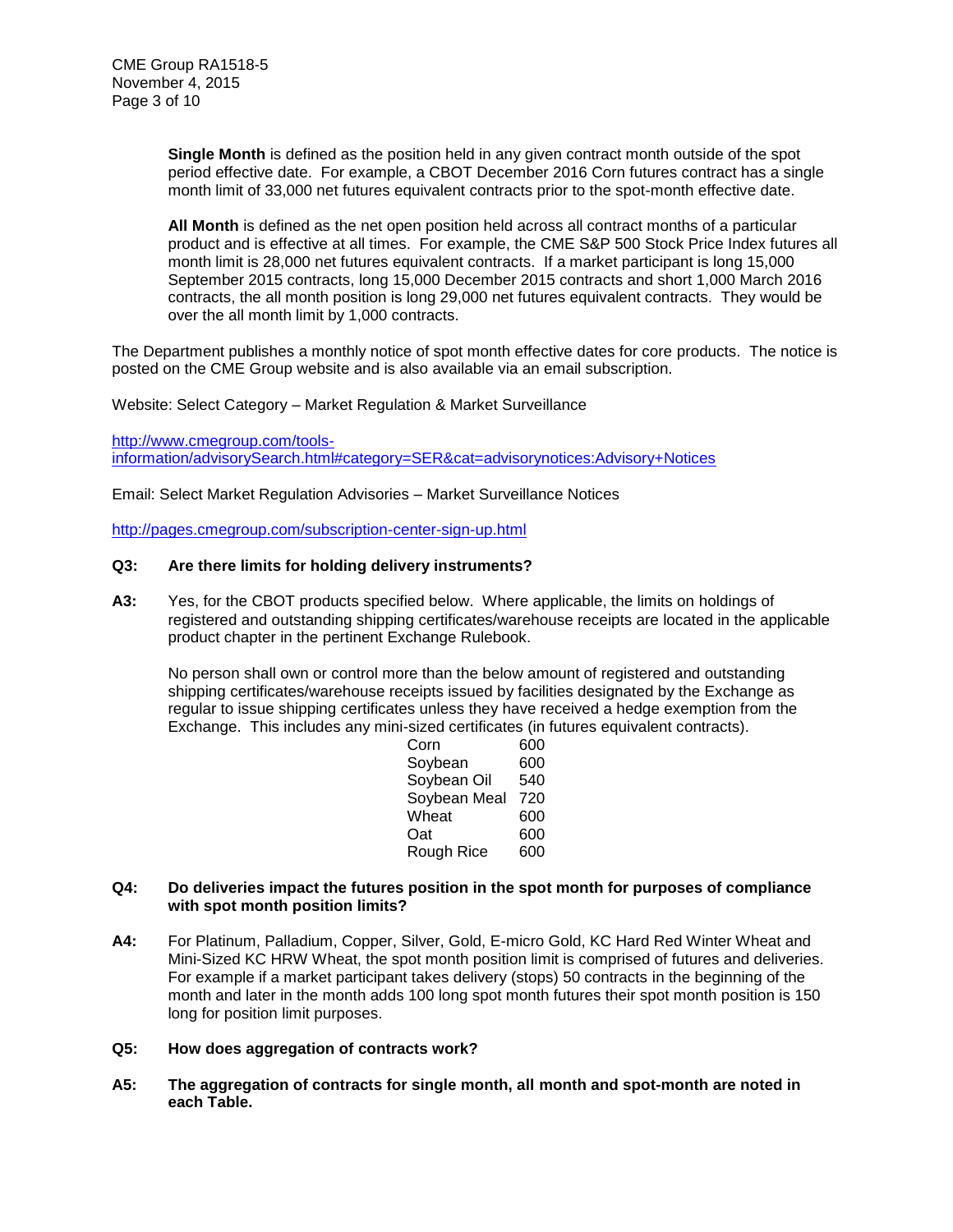Using the Spot-Month as an example, for a contract that aggregates into only one base contract during the spot-month, the base contract will be identified in the "Spot-Month Aggregate Into Futures Equivalent Leg (1)" column of the Table and will denote a positive correlation with the base contract. The aggregation ratio for the Leg (1) base contract will be identified in the "Aggregate Into Ratio Leg (1)" column of the Table.

For contracts that aggregate into two separate base contracts during the spot month, the base contract noted in the "Spot-Month Aggregate Into Futures Equivalent Leg (1)" column of the Table will denote a positive correlation, and the aggregation ratio for the Leg (1) base contract will be identified in the "Aggregate Into Ratio Leg (1)" column of the Table. The base contract noted in the "Spot-Month Aggregate Into Futures Equivalent Leg (2)" column of the Table will denote a negative correlation with respect to the base contract, and the aggregation ratio for the Leg (2) base contract will be identified in the "Aggregate Into Ratio Leg (2)" column of the Table**.**

While mini-sized futures contracts in CBOT Corn, Soybean, Wheat and KC HRW Wheat aggregate into the respective full-sized contracts, for position limit purposes, full-sized and minisized contracts in CBOT Corn, Soybean, Wheat, and KC HRW Wheat may **not** be netted. For example, a long open CBOT Corn position of 610 contracts may not be reduced by a short open CBOT Mini-Sized Corn position of 10 full-sized equivalent contracts for purposes of calculating compliance with the CBOT Corn futures position limit. However, a long open CBOT Corn position of 510 contracts will be aggregated with a long open CBOT Mini-Sized Corn position of 100 fullsized equivalent contracts, resulting in an aggregate open long position of 610 contracts.

Notwithstanding the foregoing, the offsetting of different sized futures positions is available in certain futures contracts. Pursuant to each Exchange's Rule 855, market participants may **offset and liquidate** certain long mini-sized futures positions against short full-sized futures positions or short mini-sized futures positions against long full-sized futures positions that are held in the same account. *See the applicable version of Rule 855 for specific eligible contracts and ratios.* 

## **Q6: How are options on futures counted for purposes of position limits?**

**A6:** Option positions are aggregated into the underlining futures contracts in accordance with the Table on a delta equivalent value.

If a position exceeds position limits as a result of an option assignment, the person who owns or controls such position shall be allowed one business day to liquidate the excess position without being considered in violation of the limits. Additionally, if, at the close of trading, a position that includes options exceeds position limits when evaluated using the delta factors as of that day's close of trading, but does not exceed the limits when evaluated using the previous day's delta factors, then the position shall not constitute a position limit violation.

## **Q7: What does a diminishing balance contract mean and how do you calculate its futures equivalence?**

**A7:** Diminishing balance contracts are specific futures contracts whose front month position in any given contract month diminishes as the contract month progresses towards expiration/month end for purposes of position limits. Typically, a contract diminishes each day a portion of the final settlement price is established. The number of business days can vary and, in calculating a diminishing balance, market participants should take into account holidays and business calendars, including international holiday calendars (where applicable) associated with the contract.

Diminishing balance contracts are typically those where the final settlement price is equal to the arithmetic average of a determined referenced price for each business day that it is determined during the contract month; or the balance of the month average of a determined referenced price for each business day that it is determined during the contract month, starting from the selected start date through the end of the contract month, inclusive.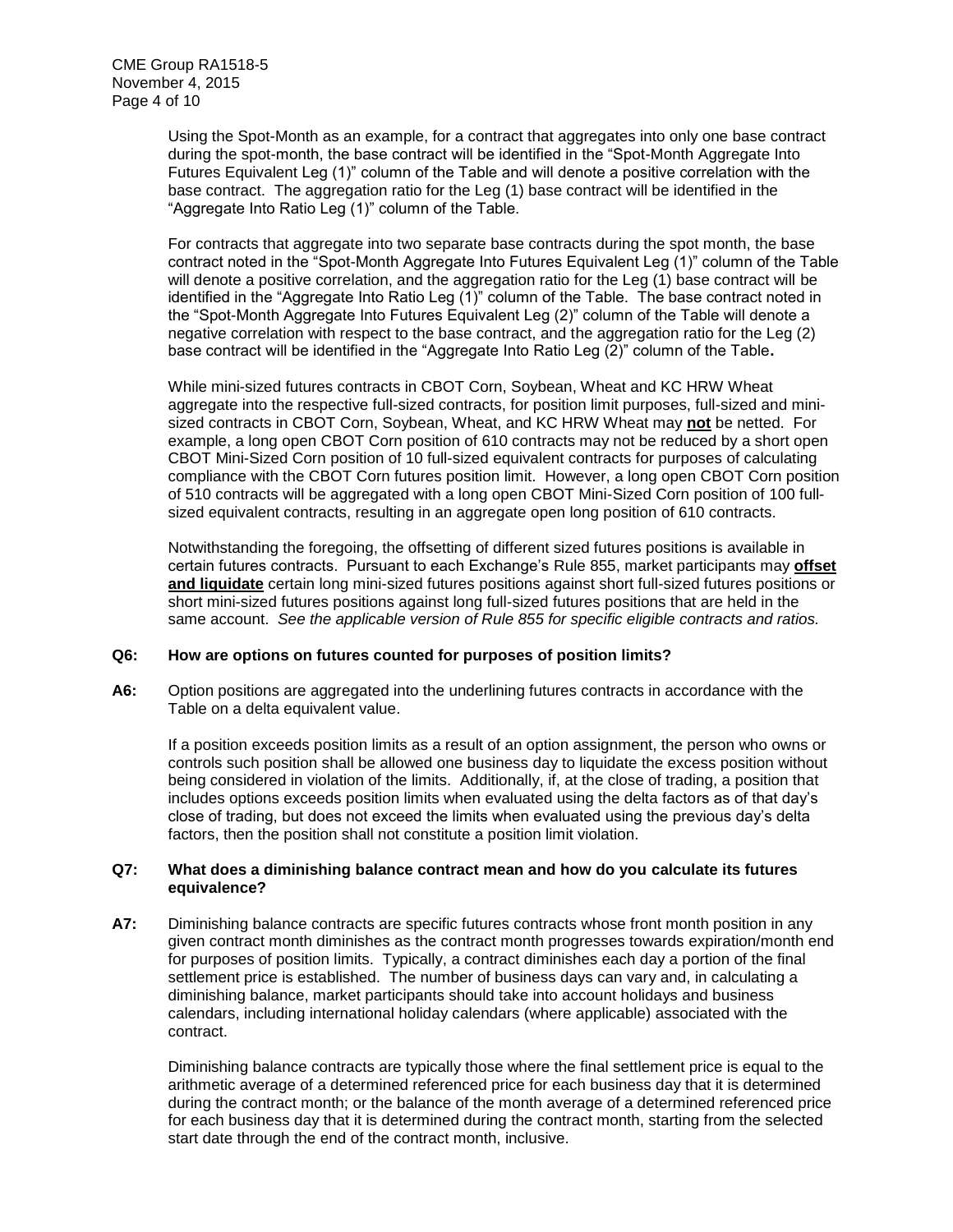Diminishing balance contracts are identified as such in the Table.

The below are examples of diminishing balance contracts and their futures equivalent value.

Example 1: Chicago CBOB Gasoline (Platts) Futures (commodity code "2C")

Customer holds 6,600 October 2015 "2C" contracts going into October 2015 and does not add or liquidate any positions during the month.

|              | <b>Futures Position</b> | <b>Futures Equivalent Position</b> |
|--------------|-------------------------|------------------------------------|
| Start of Day | 2C October 2015         |                                    |
| Position     | Contract                | 2C October 2015 Contract           |
| 10/1/2015    | 6,600                   | 6,600                              |
| 10/2/2015    | 6,600                   | 6,300                              |
| 10/5/2015    | 6,600                   | 6,000                              |
| 10/6/2015    | 6,600                   | 5,700                              |
| 10/7/2015    | 6,600                   | 5,400                              |
| 10/8/2015    | 6,600                   | 5,100                              |
| 10/9/2015    | 6,600                   | 4,800                              |
| 10/12/2015   | 6,600                   | 4,500                              |
| 10/13/2015   | 6,600                   | 4,200                              |
| 10/14/2015   | 6,600                   | 3,900                              |
| 10/15/2015   | 6,600                   | 3,600                              |
| 10/16/2015   | 6,600                   | 3,300                              |
| 10/19/2015   | 6,600                   | 3,000                              |
| 10/20/2015   | 6,600                   | 2,700                              |
| 10/21/2015   | 6,600                   | 2,400                              |
| 10/22/2015   | 6,600                   | 2,100                              |
| 10/23/2015   | 6,600                   | 1,800                              |
| 10/26/2015   | 6,600                   | 1,500                              |
| 10/27/2015   | 6,600                   | 1,200                              |
| 10/28/2015   | 6,600                   | 900                                |
| 10/29/2015   | 6,600                   | 600                                |
| 10/30/2015   | 6,600                   | 300                                |

Example 2: WTI Financial Futures (commodity code "CS")

"CS" aggregates into Crude Oil Last Day Financial Futures (commodity code "26")

Customer holds 110 October 2015 "CS" contracts going into October 2015 and does not add or liquidate any positions during the month. Below are their futures equivalent positions in the November and December 2015 "26" contracts.

*"CS" position would be added to any other "26" contracts*

|              | <b>Futures Position</b> |                  | <b>Futures Equivalent Position</b> |
|--------------|-------------------------|------------------|------------------------------------|
| Start of Day | CS October 2015         | 26 November 2015 | 26 December 2015                   |
| Position     | Contract                | Contract         | Contract                           |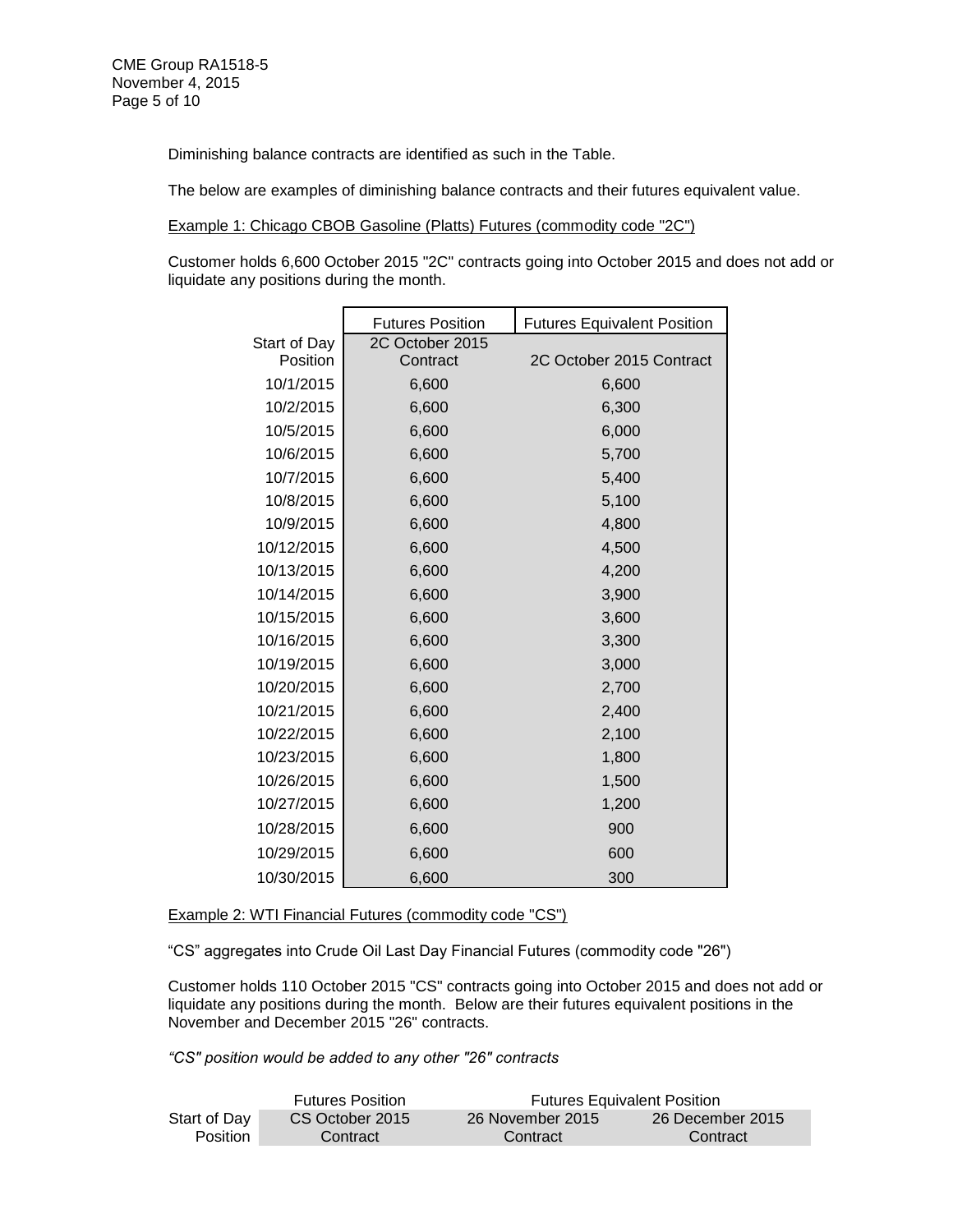| 10/1/2015   | 110 | 70          | 40 |
|-------------|-----|-------------|----|
| 10/2/2015   | 110 | 65          | 40 |
| 10/5/2015   | 110 | 60          | 40 |
| 10/6/2015   | 110 | 55          | 40 |
| 10/7/2015   | 110 | 50          | 40 |
| 10/8/2015   | 110 | 45          | 40 |
| 10/9/2015   | 110 | 40          | 40 |
| 10/12/2015  | 110 | 35          | 40 |
| 10/13/2015  | 110 | 30          | 40 |
| 10/14/2015  | 110 | 25          | 40 |
| 10/15/2015  | 110 | 20          | 40 |
| 10/16/2015  | 110 | 15          | 40 |
| 10/19/2015  | 110 | 10          | 40 |
| 10/20/2015* | 110 | 5           | 40 |
| 10/21/2015  | 110 | $\mathbf 0$ | 40 |
| 10/22/2015  | 110 | $\mathbf 0$ | 35 |
| 10/23/2015  | 110 | $\mathbf 0$ | 30 |
| 10/26/2015  | 110 | $\mathbf 0$ | 25 |
| 10/27/2015  | 110 | $\mathbf 0$ | 20 |
| 10/28/2015  | 110 | $\mathbf 0$ | 15 |
| 10/29/2015  | 110 | $\mathbf 0$ | 10 |
| 10/30/2015  | 110 | $\mathbf 0$ | 5  |

\*Please note that 10/20/2015 is the last trading day for the November 2015 "26" contract

## Example 3: RBOB Gasoline BALMO Futures (commodity code "1D")

"1D" aggregates into RBOB Gasoline Last Day Financial Futures (commodity code "27")

Customer holds 100 October 19<sup>th</sup> 2015 "1D" contracts and does not add or liquidate any positions during the month. Below are their futures equivalent positions in the November 2015 "27" contract.

*"1D" position would be added to any other "27" contracts*

|                          | <b>Futures Positions</b>        | <b>Futures Equivalent Positions</b> |
|--------------------------|---------------------------------|-------------------------------------|
| Start of Day<br>Position | 1D October 19, 2015<br>Contract | 27 November 2015 Contract           |
| 10/19/2015               | 100                             | 100                                 |
| 10/20/2015               | 100                             | 90                                  |
| 10/21/2015               | 100                             | 80                                  |
| 10/22/2015               | 100                             | 70                                  |
| 10/23/2015               | 100                             | 60                                  |
| 10/26/2015               | 100                             | 50                                  |
| 10/27/2015               | 100                             | 40                                  |
| 10/28/2015               | 100                             | 30                                  |
| 10/29/2015               | 100                             | 20                                  |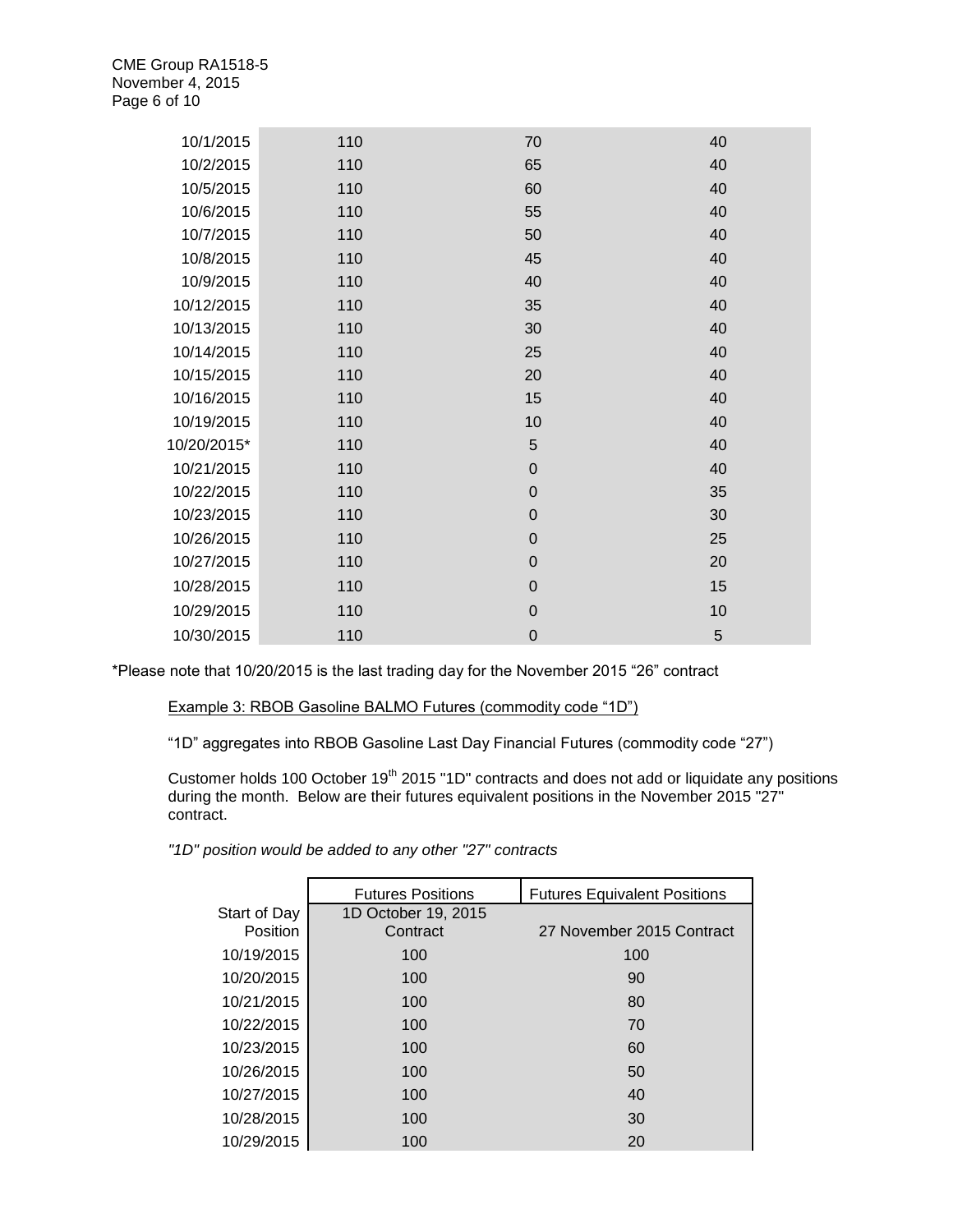| 10/30/2015<br>100 |
|-------------------|
|-------------------|

#### **Q8: How does aggregation of accounts work with respect to position limits and position accountability levels?**

**A8:** Aggregation of positions is based on ownership and control. All positions in accounts for which a person, by power of attorney or otherwise, directly or indirectly holds positions or controls trading shall be included with the positions held by such person. Additionally, positions held by two or more persons acting pursuant to an expressed or implied agreement or understanding shall be treated the same as if the positions were held by a single person.

Any person holding positions in more than one account, or holding accounts or positions in which the person by power of attorney or otherwise directly or indirectly has a 10% or greater ownership or equity interest, must aggregate all such accounts or positions unless such person is a limited partner, shareholder, member of a limited liability company, beneficiary of a trust or similar type of pool participant in a commodity pool. The foregoing exception for pool participants shall not apply if the person is a commodity pool operator, controls the commodity pool's trading decisions, or has an ownership or equity interest of 25% or more in a commodity pool whose operator is exempt from registration with the CFTC.

There are limited exceptions to aggregation for independently controlled positions under each Exchange's Rule 559.E. Please note that in order to be approved for this exception, the market participant must be an eligible entity as defined in CFTC Regulation §150.1(d) "Definitions." Please contact the Department staff listed on the first page of this Advisory Notice for further information.

#### **Q9: How can a market participant obtain an exemption from position limits?**

**A9:** A market participant seeking an exemption from position limits must apply by completing a form provided by the Department. Market participants may be eligible to receive an exemption from position limits in accordance with Rule 559 based on having bona fide hedging positions (as defined by CFTC Regulation §1.3(z)(1)), risk management positions and/or arbitrage and spread positions.

A market participant intending to exceed position limits, including limits established pursuant to a previously approved exemption, must file the required application and receive approval from the Department prior to exceeding such limits. However, a person who establishes an exemptioneligible position in excess of position limits and files the required application with the Department will not be in violation of Rule 559 provided that the filing occurs within five (5) business days after assuming the position, except in circumstances where the Department requires a person to file prior to the fifth business day. In the event the positions in excess of the limits are not deemed to be exemption-eligible, the applicant and clearing firm will be in violation of speculative position limits for the period of time in which the excess positions remained open.

The Department may approve, deny, condition or limit any exemption request based on factors deemed by the Department to be relevant, including, but not limited to, the applicant's business needs and financial status, as well as whether the positions can be established and liquidated in an orderly manner given characteristics of the market for which the exemption is sought.

A person who has received written authorization from the Department to exceed position limits must annually file an updated application no later than one year following the approval date of the most recent application. Failure to file an updated application will result in expiration of the exemption.

To obtain an exemption application or for further information on the exemption application process, please contact the Department via the email addresses provided below.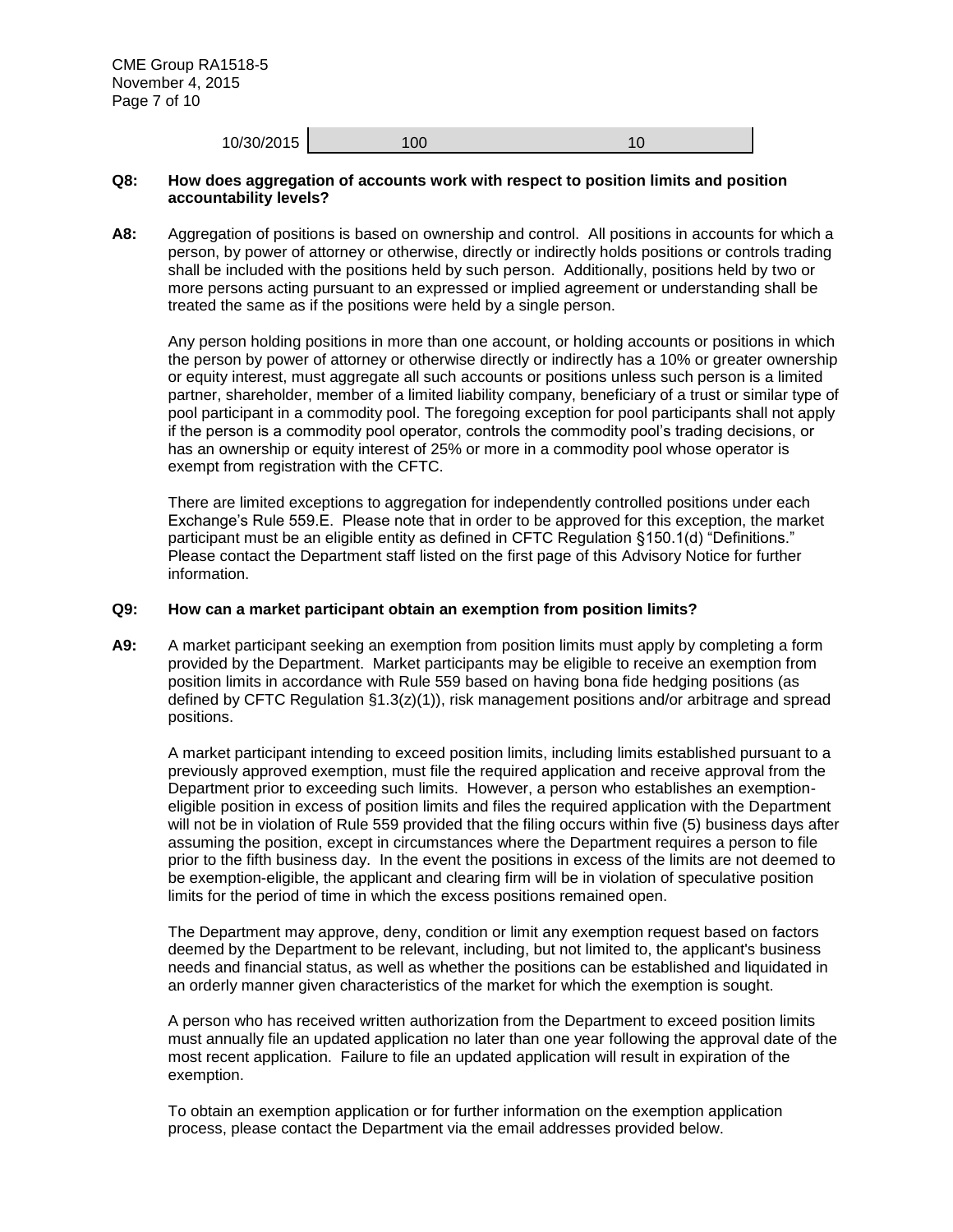For CME and CBOT products: [Hedgeprogram@cmegroup.com](mailto:Hedgeprogram@cmegroup.com)

For NYMEX and COMEX products: [NYhedgeprogram@cmegroup.com](mailto:NYhedgeprogram@cmegroup.com)

# **Q10: Are position limits effective intraday?**

**A10:** Yes, any positions, including positions established intraday, in excess of those permitted under the rules are deemed to be position limit violations.

## **Q11: Do positions established as a result of Trading at Settlement ("TAS"), Trading at Marker ("TAM") or Basis Trade at Index Close ("BTIC") rules subject to position limits?**

**A11:** Yes, in both intraday and at the end of the day. TAS, TAM and BTIC are pricing conventions for executions occurring in an underlying existing Exchange product, and as such, are included in determining compliance with position limits. For intraday purposes, the position is included immediately upon execution of the trade, and **not** when the settlement, marker or Index price is published.

## **Q12: Does an order that has been placed but not executed count for purposes of determining compliance with a position limit?**

**A12:** No, unfilled orders do not count constitute an open position for position limit purposes. Notwithstanding the foregoing, market participants should be aware of Rule 575 ("Disruptive Practice Prohibited") and the associated Market Regulation Advisory Notice with respect to order entries.

# **Q13: Are Clearing Members in violation of position limits if their clients exceed a limit?**

**A13:** Except as set forth in the answer to FAQ 9, a clearing member shall not be in violation of position limits if it carries positions for its customers in excess of the applicable position limits for such reasonable period of time as the firm may require to discover and liquidate the excess positions. A reasonable period of time shall generally not exceed one business day.

# **Q14: What happens if a market participant exceeds a position limit?**

**A14:** Violation of a position limit is a strict liability offense. The Department will take into account a number of factors in determining the appropriate regulatory action, including, but not limited to, the size of the position in excess of the limit, previous violations, length of the violation and profitability.

# **Text of Rule 559 – ("Position Limits and Exemptions")**

The position limit levels applicable to those contracts with position limits are set forth in the Position Limit, Position Accountability and Reportable Level Table ("Table") in the Interpretations Section at the end of Chapter 5. A person seeking an exemption from position limits must apply to the Market Regulation Department on forms provided by the Exchange. In order to obtain an exemption from position limits, a person must:

1. Provide a description of the exemption sought, including whether the exemption is for bona fide hedging positions as defined in CFTC Regulation §1.3(z)(1), risk management positions or arbitrage/spread positions;

2. Provide a complete and accurate explanation of the underlying exposure related to the exemption request;

3. Agree to promptly provide, upon request by the Market Regulation Department, information or documentation regarding the person's financial condition;

4. RESERVED

5. Agree to comply with all terms, conditions or limitations imposed by the Market Regulation Department with respect to the exemption;

- 6. Agree that the Market Regulation Department may, for cause, modify or revoke the exemption at any time;
- 7. Agree to initiate and liquidate positions in an orderly manner;
- 8. Agree to comply with all Exchange rules; and

9. Agree to promptly submit a supplemental statement to the Market Regulation Department whenever there is a material change to the information provided in the most recent application.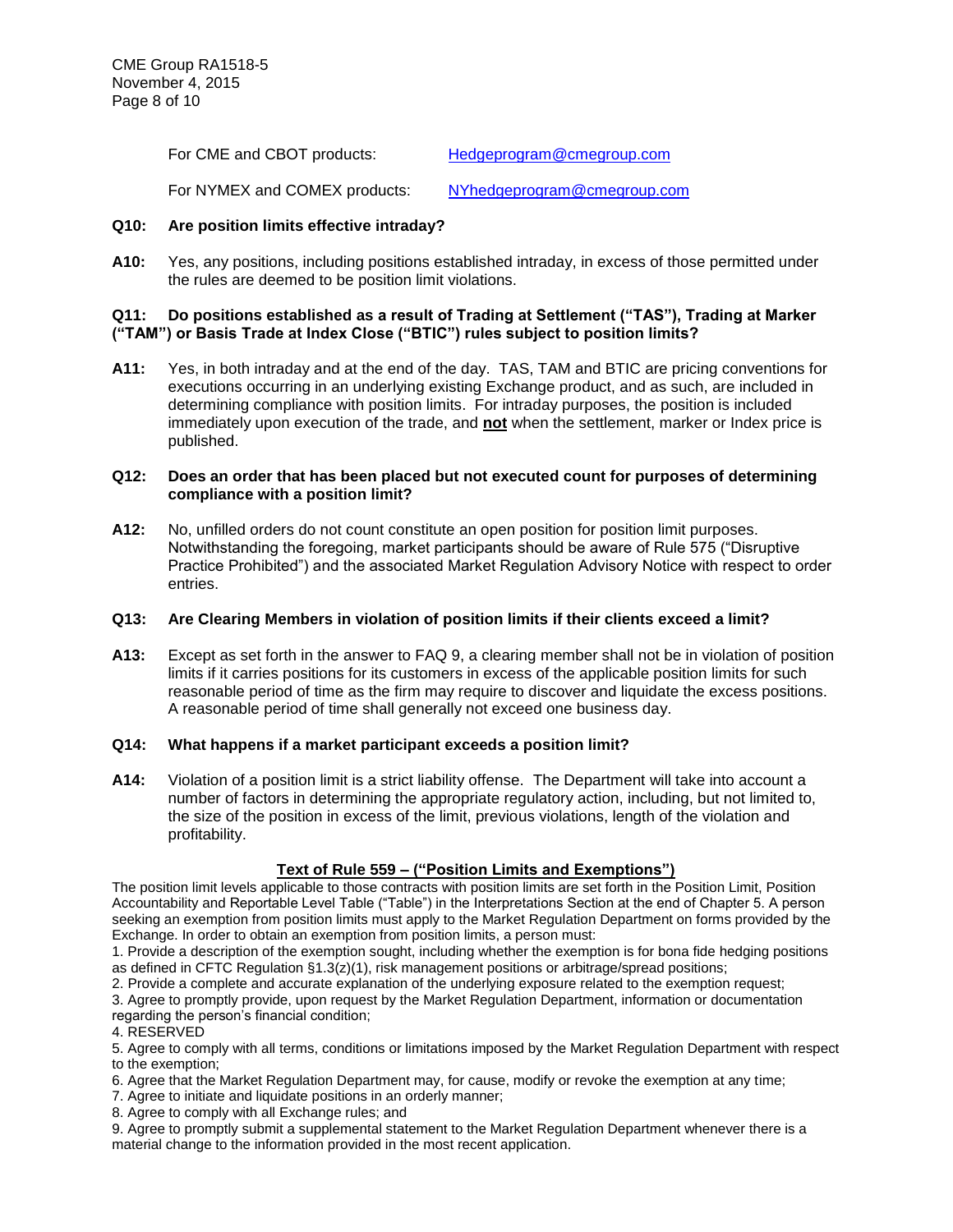CME Group RA1518-5 November 4, 2015 Page 9 of 10

A person intending to exceed position limits, including limits established pursuant to a previously approved exemption, must file the required application and receive approval from the Market Regulation Department prior to exceeding such limits. However, a person who establishes an exemption-eligible position in excess of position limits and files the required application with the Market Regulation Department shall not be in violation of this rule provided the filing occurs within five (5) business days after assuming the position except in circumstances where the Market Regulation Department requires a person to file prior to the fifth business day. In the event the positions in excess of the limits are not deemed to be exemption-eligible, the applicant and clearing firm will be in violation of speculative limits for the period of time in which the excess positions remained open.

The Market Regulation Department shall, on the basis of the application and any requested supplemental information, determine whether an exemption from position limits shall be granted. The Market Regulation Department may approve, deny, condition or limit any exemption request based on factors deemed by the Department to be relevant, including, but not limited to, the applicant's business needs and financial status, as well as whether the positions can be established and liquidated in an orderly manner given characteristics of the market for which the exemption is sought.

Nothing in this rule shall in any way limit (i) the authority of the Exchange to take emergency action; or (ii) the authority of the Market Regulation Department to review at any time the positions owned or controlled by any person and to direct that such position be reduced to the position limit provided for in the Table.

A person who has received written authorization from the Market Regulation Department to exceed position limits must annually file an updated application not later than one year following the approval date of the most recent application. Failure to file an updated application will result in expiration of the exemption.

559.A. Bona Fide Hedging Positions

The Market Regulation Department may grant exemptions from position limits for bona fide hedge positions as defined by CFTC Regulation §1.3(z)(1).

Approved bona fide hedgers may be exempted from emergency orders that reduce position limits or restrict trading. 559.B. Risk Management Positions

The Market Regulation Department may grant exemptions from the position limits for risk management positions. For the purposes of this rule, risk management positions are defined as futures and options positions which are held by or on behalf of an entity or an affiliate of an entity which typically buys, sells or holds positions in the underlying cash market, a related cash market, or a related over-the-counter market and for which the underlying market has a high degree of demonstrated liquidity relative to the size of the positions and where there exist opportunities for arbitrage which provide a close linkage between the futures or options market and the underlying market in question. Exemptions related to indexed positions in the over-the-counter market may include corresponding commodity indexbased futures and options and/or individual commodity futures and options used as components in replicating an index.

559.C. Arbitrage and Spread Positions

The Market Regulation Department may grant exemptions from the position limits for arbitrage, intracommodity spread, intercommodity spread, and eligible option/option or option/futures spread positions.

559.D. Aggregation of Positions

1. Positions to be Aggregated - The position limits in the Table shall apply to all positions in accounts for which a person by power of attorney or otherwise directly or indirectly owns the positions or controls the trading of the positions. The position limits in the Table shall also apply to positions held by two or more persons acting pursuant to an expressed or implied agreement or understanding, the same as if the positions were held by, or the trading of the positions was done by, a single person.

2. Ownership of Accounts – Except as set forth in Section E. below, any person holding positions in more than one account, or holding accounts or positions in which the person by power of attorney or otherwise directly or indirectly has a 10% or greater ownership or equity interest, must aggregate all such accounts or positions unless such person is a limited partner, shareholder, member of a limited liability company, beneficiary of a trust or similar type of pool participant in a commodity pool. The foregoing exception for pool participants shall not apply if the person is a commodity pool operator, controls the commodity pool's trading decisions, or has an ownership or equity interest of 25% or more in a commodity pool whose operator is exempt from registration with the CFTC. 559.E. Limited Exceptions to Aggregation for Independently Controlled Positions

Positions carried for an eligible entity as defined in CFTC Regulation §150.1(d) in the separate account or accounts of independent account controllers as defined in CFTC Regulation §150.1(e) shall not be aggregated for position limit purposes provided that the positions are not held in the spot month during such time that a spot month position limit is applicable. If an independent account controller is affiliated with the eligible entity or another independent account controller, each of the affiliated entities must comply with the requirements set forth in CFTC Regulation §150.3(a)(4)(i)(A-D).

Positions held by futures commission merchants or their separately organized affiliates in customer discretionary accounts or in guided account programs shall not be aggregated for position limit purposes provided that the accounts are controlled by independent traders and meet the standards set forth in CFTC Regulation §150.4(d). Any person claiming an exemption from position limits under this Section must, upon request by the Market Regulation Department, provide any information deemed necessary to support the exemption.